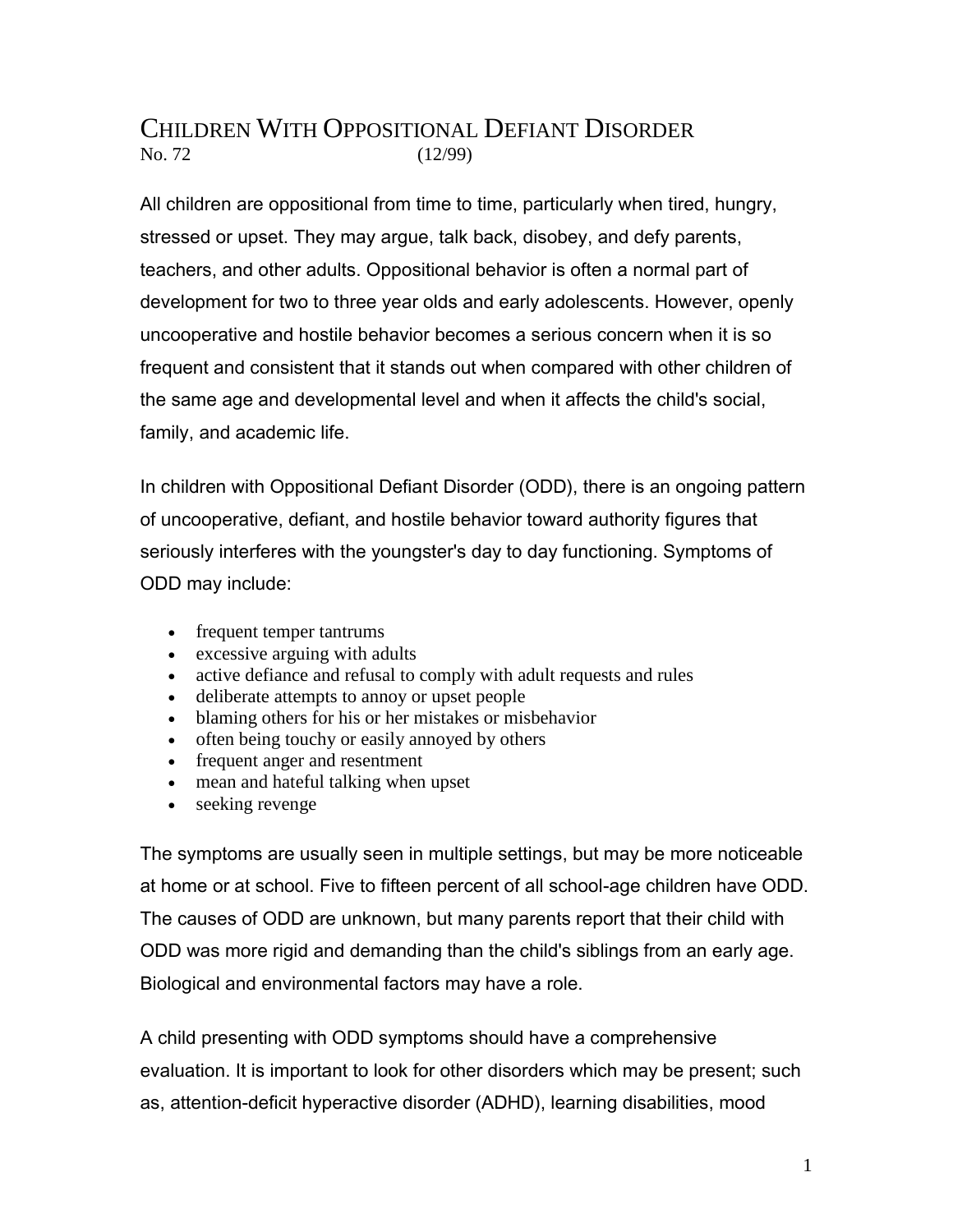disorders (depression, bipolar disorder) and anxiety disorders. It may be difficult to improve the symptoms of ODD without treating the coexisting disorder. Some children with ODD may go on to develop called conduct disorder.

Treatment of ODD may include: Parent Training Programs to help manage the child's behavior, Individual Psychotherapy to develop more effective anger management, Family Psychotherapy to improve communication, Cognitive-Behavioral Therapy to assist problem solving and decrease negativity, and Social Skills Training to increase flexibility and improve frustration tolerance with peers.

A child with ODD can be very difficult for parents. These parents need support and understanding. Parents can help their child with ODD in the following ways:

- Always build on the positives, give the child praise and positive reinforcement when he shows flexibility or cooperation.
- Take a time-out or break if you are about to make the conflict with your child worse, not better. This is good modeling for your child. Support your child if he decides to take a time-out to prevent overreacting.
- Pick your battles. Since the child with ODD has trouble avoiding power struggles, prioritize the things you want your child to do. If you give your child a time-out in his room for misbehavior, don't add time for arguing. Say "your time will start when you go to your room."
- Set up reasonable, age appropriate limits with consequences that can be enforced consistently.
- Maintain interests other than your child with ODD, so that managing your child doesn't take all your time and energy. Try to work with and obtain support from the other adults (teachers, coaches, and spouse) dealing with your child.
- Manage your own stress with exercise and relaxation. Use respite care as needed.

Many children with ODD will respond to the positive parenting techniques. Parents may ask their pediatrician or family physician to refer them to a child and adolescent psychiatrist, who can diagnose and treat ODD and any coexisting psychiatric condition.

For additional/related information see other *Facts for Families*:

[#6 "Children Who Can't Pay Attention/ADHD,"](http://www.aacap.org/publications/factsfam/noattent.htm)

[#16 "Learning Disabilities,"](http://www.aacap.org/publications/factsfam/ld.htm)